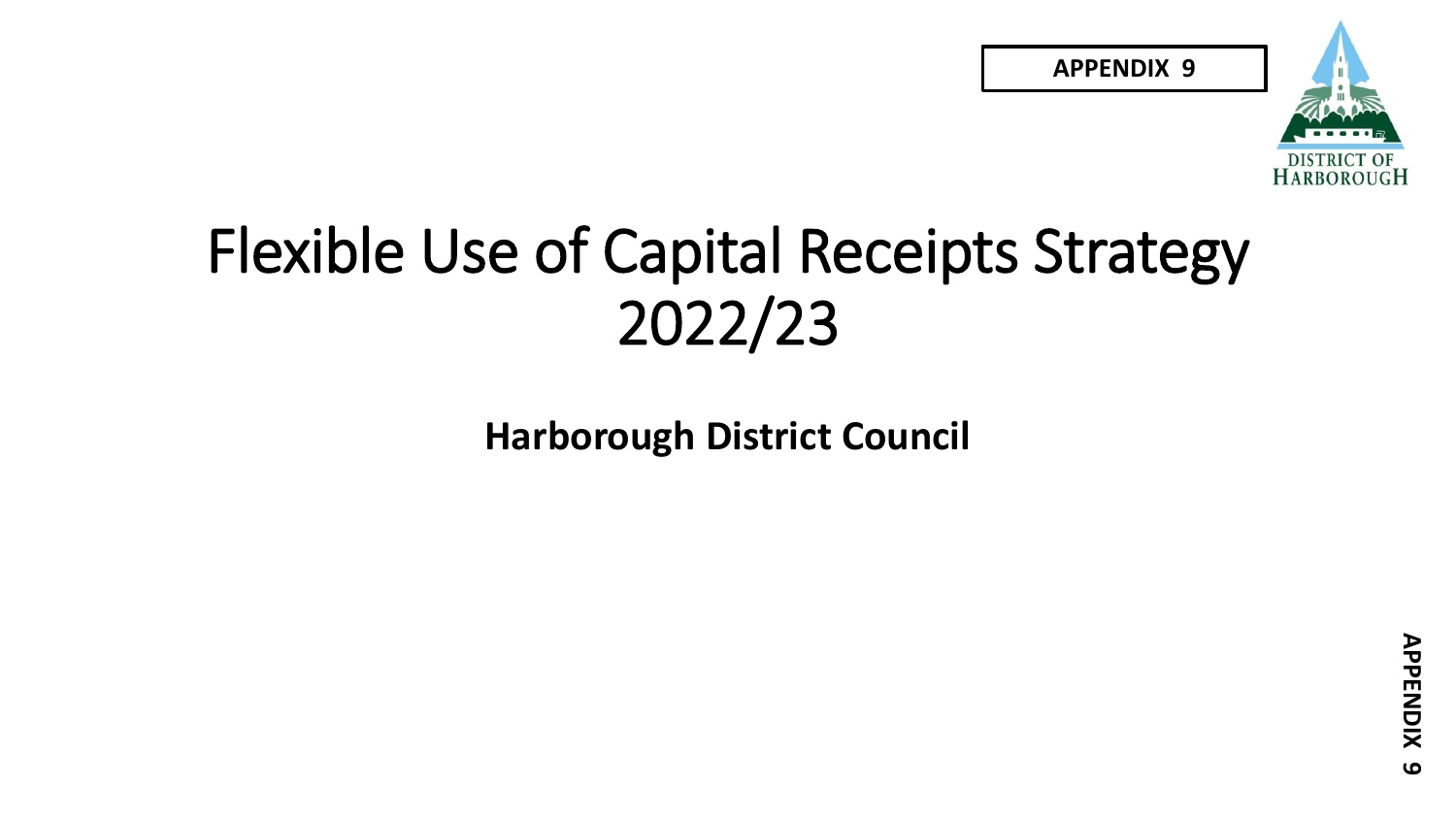# Legal Framework for Flexible Use of Capital Receipts



- LA Act 2003 requires a local authority to have regard to guidance issued by the Secretary of State.
- Capital receipts flexibility guidance is under Part 2, Section 15(1)(a) of the LA Act 2003.
- Guidance applies from 1 April 2016 for the period for which the flexible use of capital receipts will apply.
- It should be noted that the current freedoms expire on the 31<sup>st</sup> March 2022; however, representatives from DHLUC and via the provisional settlement have confirmed that the freedoms will be extended past 31st March 2022.
- Only Non-Right to buy Capital Receipts can be used and only those receipts received during the period the guidance covers.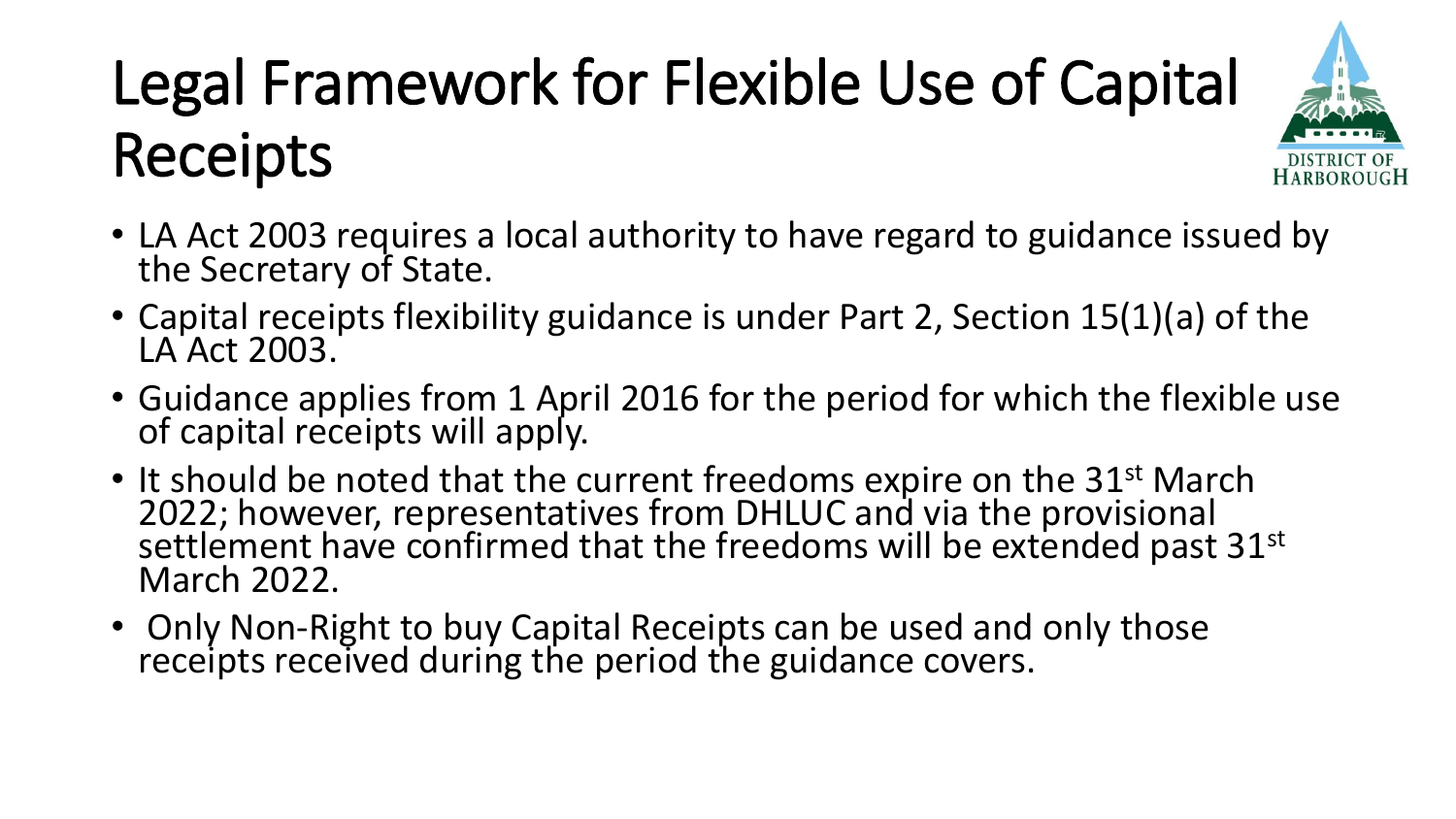



- The Medium-Term Financial Strategy currently being approved shows that until 2024/25 the Council is only planning to finance its services "expected" uses of reserves. However, this situation rapidly changes by 2026/27.
- To achieve this relatively positive position, the Council is required to implement significant service transformation that has been identified by the Budget Challenge 2025 programme.
- However, due to the cumulative impacts of future costs relating to environmental services and the expected collection fund deficits; by 2026/27 the total gap to be met by unallocated reserves totals £1.6m. Consequently, the drive for continued service transformation is necessary.
- The Council has committed to an ambition of "financial sustainability" over the medium-term. This means that net service expenditure is only financed by Business Rates, Council Tax and specific grants – not the use of General Reserves.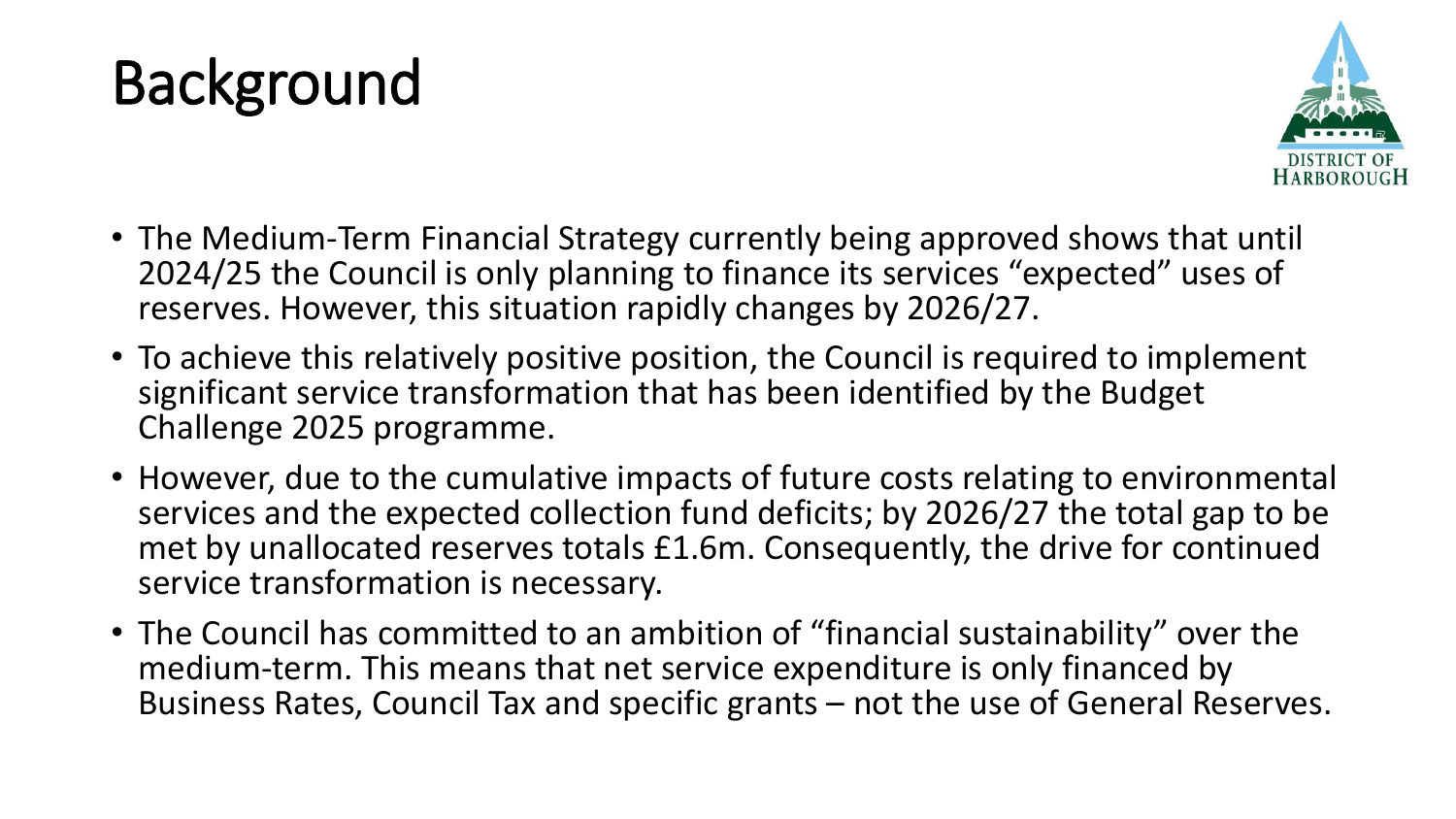### Budget Challenge 2025



- The Budget Challange (BC25) has been successful in identifying £3.1m of savings by 2024/25.
- BC25 has required all services to use the principles of Zero-Based Budgeting to identify expenditure savings or income generation measures to reduce net expenditure.
- These savings are now embedded into the service budgets of the Council, but with a future budget gap opening in 2025/26 the Council must continue to transform to ensure it can meet its "financial sustainability" goals.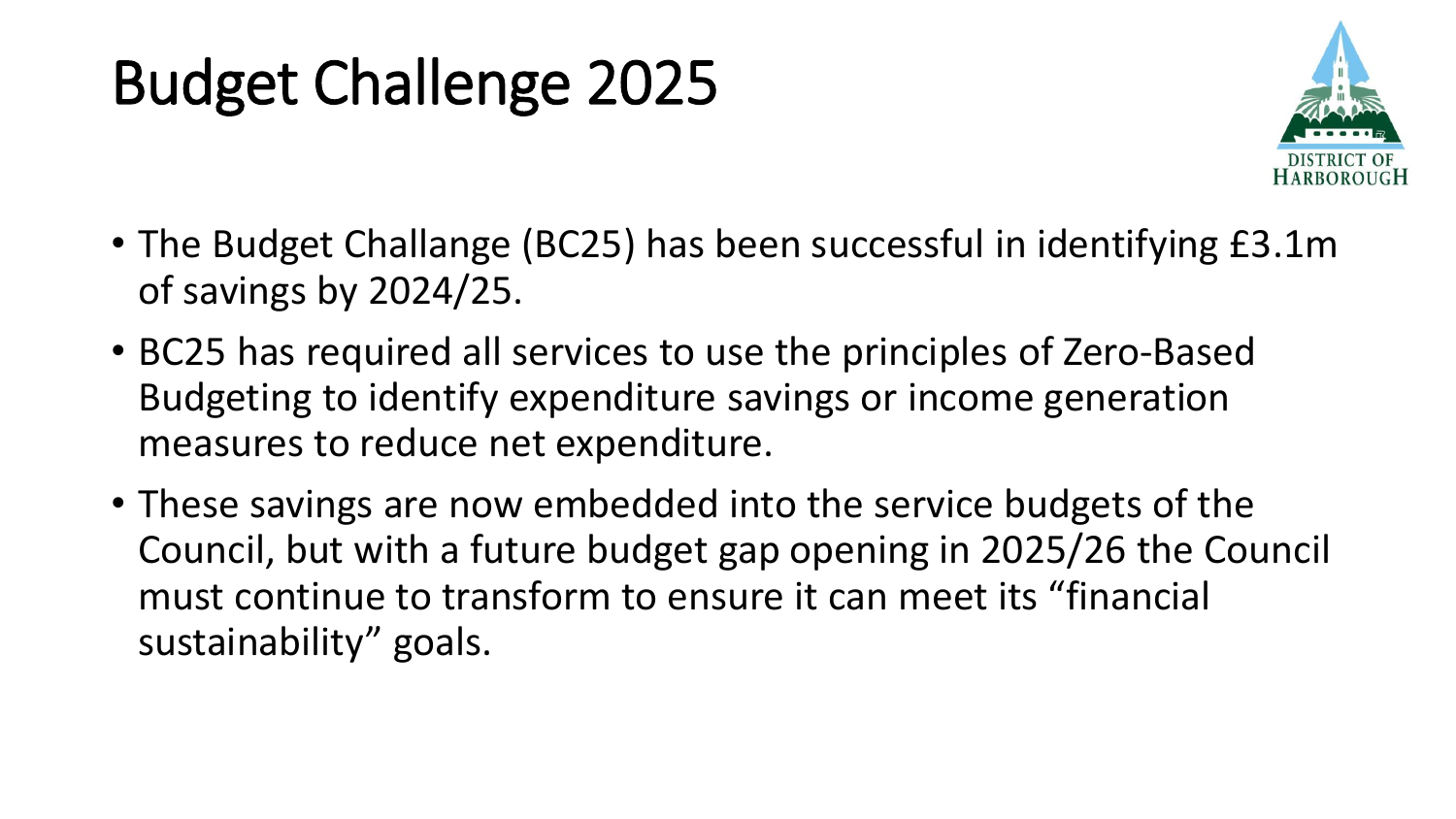### Capital Programme



- The Councils Capital Programme for 2022/23 and until 2026/27 is significantly smaller that previous years; however, it does include three significant investment programmes:
- 2022/23: Service Transformation, £1.5m
- 2024/25: Cemetery: Market Harborough, £1m
- 2025/26: New Depot, £5m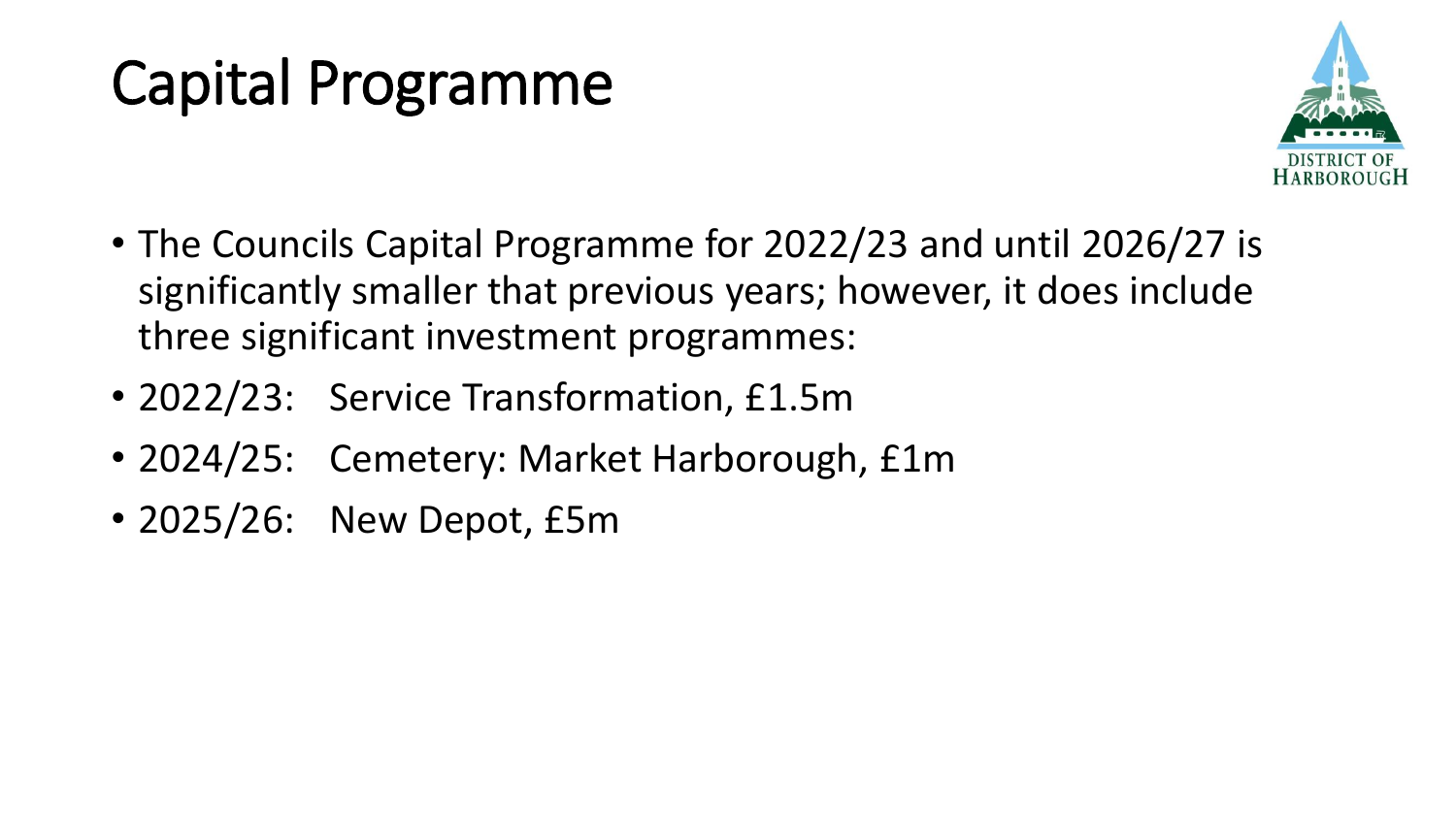#### Capital Receipts



- It is estimated that by 31 March 2022, the Council will have Capital Receipts of £8.9m (net).
- Of this, it is estimated that £6.7m will have been received between 2016 and March 2022. Of this £4.6m (68%) will be Non-Right to Buy capital receipts and available for this Flexibility.
- In June 2021, delegation was given to the Director: Finance, ICT and Assets, following consultation with the Portfolio Holder for Resources for the use of up to £500k of potential 2021/22 Non-Right to Buy receipts to provide additional flexibility. This delegation is to be extended to 2022/23.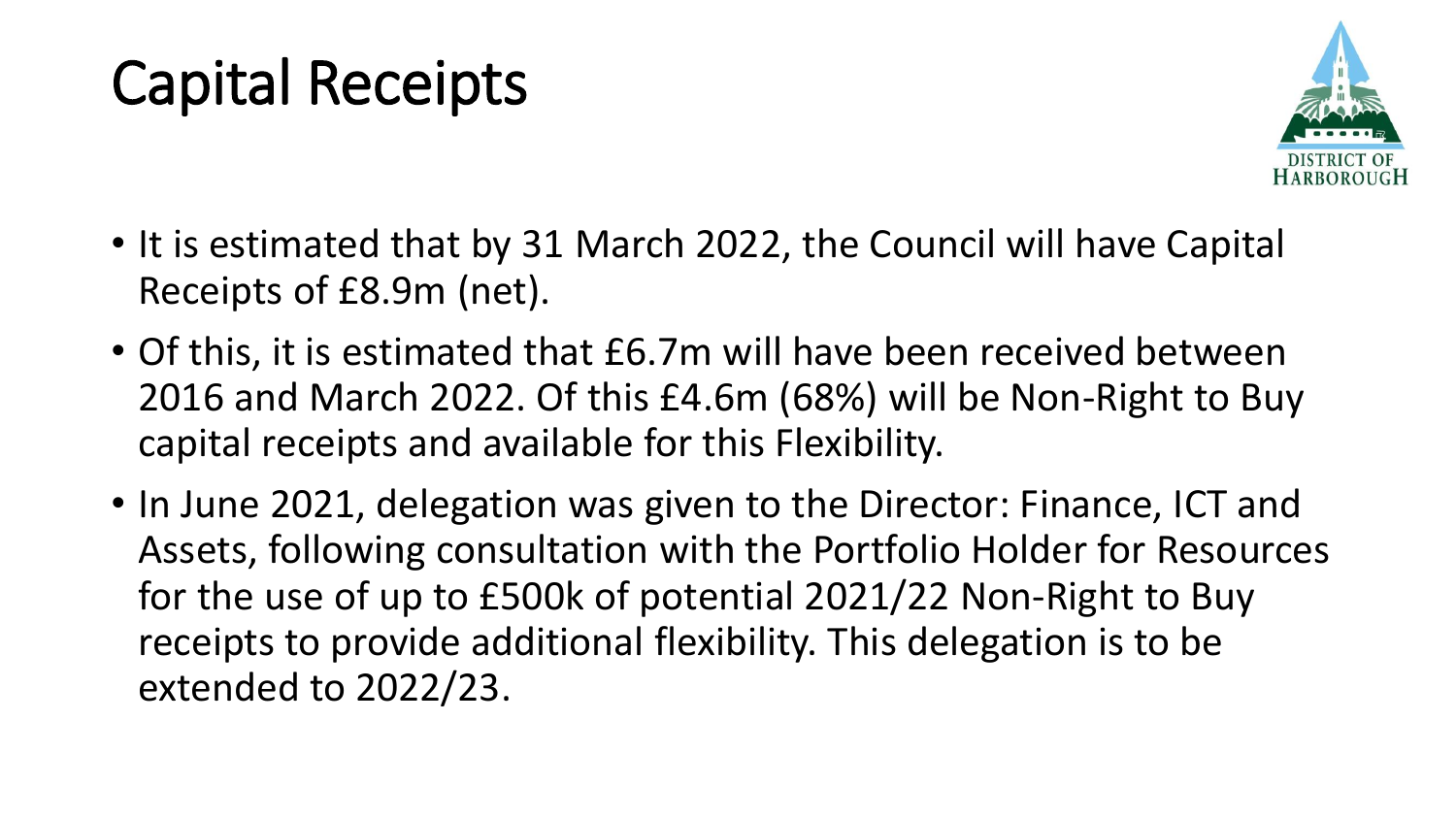| <b>Flexible Use of Capital Receipts:</b><br>Balance between "Non- Right-To-Buy" and "Right To Buy" Capital Receipts |                         |                |                                         |              |             |                          |                |                                 |                    |                  |                |                |                       |                               |
|---------------------------------------------------------------------------------------------------------------------|-------------------------|----------------|-----------------------------------------|--------------|-------------|--------------------------|----------------|---------------------------------|--------------------|------------------|----------------|----------------|-----------------------|-------------------------------|
|                                                                                                                     | <b>Audited Balances</b> |                |                                         |              |             |                          |                | Provisional<br><b>Balances</b>  |                    | <b>Net Total</b> |                |                |                       |                               |
|                                                                                                                     |                         |                |                                         |              |             |                          |                |                                 | (Subject to Audit) |                  |                |                |                       |                               |
|                                                                                                                     |                         |                | 2011/12 2012/13 2013/14 2014/15 2015/16 |              |             | <b>Total</b><br>Pre-2016 |                | 2016/17 2017/18 2018/19 2019/20 |                    |                  | 2020/21        | 2021/22        | Total 2016 to<br>2022 | <b>Total since</b><br>2011/12 |
|                                                                                                                     |                         |                |                                         |              |             |                          |                |                                 |                    |                  |                |                |                       |                               |
|                                                                                                                     | £000                    | £000           | £000                                    | £000         | £000        | £000                     | £000           | £000                            | £000               | £000             | £000           | £000           | £000                  | £000                          |
| <b>Capital Expenditure</b>                                                                                          |                         |                |                                         |              |             |                          |                |                                 |                    |                  |                |                |                       |                               |
| <b>DFG</b>                                                                                                          | 6                       | 0              | $\mathbf 0$                             | $\Omega$     | $\mathbf 0$ | 6                        | $\overline{0}$ | $\overline{0}$                  | $\overline{0}$     |                  |                | $\overline{0}$ | $\mathbf{0}$          |                               |
| <b>Garage Sites</b>                                                                                                 | $\Omega$                | $\Omega$       | 12                                      | 0            | 26          | 38                       | 361            | 1,042                           | 17                 |                  |                | $\overline{0}$ | 1,420                 | 1,458                         |
| <b>ICT Schemes</b>                                                                                                  | $\Omega$                | 0              | 0                                       | 0            | 73          | 73                       | $\overline{0}$ | 53                              | 59                 |                  |                |                | 112                   | 185                           |
| Lutterworth Service Shop                                                                                            | $\Omega$                | 0              | 46                                      | $\Omega$     | $\mathbf 0$ | 46                       | $\overline{0}$ | $\overline{0}$                  | $\overline{0}$     |                  |                |                | $\mathbf{0}$          | 46                            |
| <b>Market Hall</b>                                                                                                  | $\mathbf 0$             | 0              | $\Omega$                                | $\Omega$     | 59          | 59                       | (4)            | $\overline{0}$                  | $\overline{0}$     |                  |                | $\overline{0}$ | (4)                   | 55                            |
| <b>Minor Capex</b>                                                                                                  | 16                      | $\overline{7}$ | 3                                       | 0            | 24          | 50                       | $\overline{3}$ | 17                              | 312                | 395              |                | 90             | 817                   | 867                           |
| Private Sector Renewal Loans & Grants                                                                               | 11                      | $\Omega$       | $\Omega$                                | 0            | $\mathbf 0$ | 11                       | $\overline{0}$ | $\overline{0}$                  | $\overline{0}$     | $\overline{0}$   |                | $\overline{0}$ | $\overline{0}$        | 11                            |
| <b>Symington Building</b>                                                                                           | $\Omega$                | $\Omega$       | $\Omega$                                | $\Omega$     | $\mathbf 0$ | 0                        | 80             | 65                              | $\overline{0}$     |                  | 0              | $\overline{0}$ | 145                   | 145                           |
| Symington Recreation Ground Pavilion                                                                                | $\Omega$                | O              | $\Omega$                                | $\Omega$     | $\Omega$    | 0                        | $\overline{0}$ | $\overline{0}$                  | $\overline{0}$     |                  | $\overline{0}$ | 162            | 162                   | 162                           |
| Play Area Equipment                                                                                                 | $\Omega$                | 0              | $\Omega$                                | $\Omega$     | $\Omega$    | 0                        | $\overline{0}$ | $\overline{0}$                  | $\overline{0}$     |                  |                | 190            | 190                   | 190                           |
| Leisure Centres                                                                                                     | $\Omega$                | $\Omega$       | $\Omega$                                | $\Omega$     | $\Omega$    | $\mathbf{0}$             | $\Omega$       | $\overline{0}$                  | $\overline{0}$     |                  |                | 100            | 100                   | 100                           |
| Lutterworth Town Centre Heritage Action Zone                                                                        | $\mathbf 0$             | 0              | 0                                       | 0            | $\Omega$    | $\mathbf{0}$             | $\overline{0}$ | $\overline{0}$                  | $\overline{0}$     |                  | 0              | 130            | <b>130</b>            | 130                           |
| Pooling Payment to ODPM                                                                                             | $\mathbf{1}$            | $\overline{2}$ | 0                                       | $\Omega$     | $\Omega$    | 3                        | $\overline{0}$ | $\overline{0}$                  | $\overline{0}$     |                  |                | $\sqrt{ }$     | $\Omega$              |                               |
| <b>Total Capital Expenditure per Annum</b>                                                                          | 34                      | $\mathbf{q}$   | 61                                      | $\mathbf{0}$ | 182         | 286                      | 440            | 1,177                           | 388                | 395              | $\overline{0}$ | 672            | 3,072                 | 3,358                         |
| <b>Capital Receipts</b>                                                                                             |                         |                |                                         |              |             |                          |                |                                 |                    |                  |                |                |                       |                               |
| <b>Disposal Costs</b>                                                                                               | 0                       | 0              | 0                                       | 4            | 5           | 9                        | $\overline{2}$ | $\overline{0}$                  | $\overline{0}$     |                  | O              |                | 2                     | 11                            |
| Easements                                                                                                           | 0                       | 0              | 0                                       | (20)         | (93)        | (113)                    | $\overline{0}$ | (5)                             | (20)               |                  |                | $\overline{0}$ | (25)                  | (138)                         |
| <b>Garage Sites</b>                                                                                                 | $\Omega$                | 0              | $\Omega$                                | (30)         | (47)        | (77)                     | $\overline{0}$ | (745)                           | (544)              | (240)            |                | $\Omega$       | (1,529)               | (1,606)                       |
| Lutterworth Service Shop                                                                                            | $\Omega$                | $\Omega$       | $\Omega$                                | (205)        | $\mathbf 0$ | (205)                    | $\overline{0}$ | $\overline{0}$                  | $\overline{0}$     |                  |                |                | O                     | (205)                         |
| Mortgage Repayments                                                                                                 | (1)                     | (3)            | 0                                       | 0            | $\mathbf 0$ | (4)                      | $\overline{0}$ | $\overline{0}$                  | $\overline{0}$     |                  |                |                |                       | (4)                           |
| <b>Other Sales</b>                                                                                                  | (4)                     | $\mathbf 0$    | $\Omega$                                | 0            | 0           | (4)                      | $\overline{0}$ | $\overline{0}$                  | $\overline{0}$     |                  |                | $\overline{0}$ |                       | (4)                           |
| Repayment of DFG                                                                                                    | (8)                     | (5)            | (3)                                     | (9)          | (3)         | (28)                     | (14)           | (15)                            | (7)                | (44)             | (18)           | (8)            | (106)                 | (134)                         |
| Right-to-Buy (RTB)                                                                                                  | (131)                   | (313)          | (504)                                   | (531)        | (550)       | (2,029)                  | (484)          | (375)                           | (674)              | (277)            | (666)          | (633)          | (3, 109)              | (5, 138)                      |
| Sale of Land & Buildings                                                                                            | (30)                    | (239)          | $\mathbf 0$                             | $\mathbf 0$  | $\Omega$    | (269)                    | (29)           | (369)                           | (266)              | $\Omega$         | $\Omega$       | (4, 368)       | (5,032)               | (5, 301)                      |
|                                                                                                                     | (174)                   | (560)          | (507)                                   | (791)        | (688)       | (2,720)                  | (525)          | (1,509)                         | (1, 511)           | (561)            | (684)          | (5,009)        | (9,799)               | (12, 519)                     |
| Txfr to Broadband Reserve                                                                                           | 0                       | 0              | 238                                     | 0            | $\Omega$    | 238                      | $\overline{0}$ | $\overline{0}$                  | $\overline{0}$     | $\Omega$         | $\Omega$       | $\mathsf{C}$   | $\Omega$              | 238                           |
| <b>Total Capital Receipts per Annum</b>                                                                             | (174)                   | (560)          | (269)                                   | (791)        | (688)       | (2, 482)                 | (525)          | (1,509)                         | (1, 511)           | (561)            | (684)          | (5,009)        | (9,799)               | (12, 281)                     |
| <b>Net Total</b>                                                                                                    | (140)                   | (551)          | (208)                                   | (791)        | (506)       | (2, 196)                 | (85)           | (332)                           | (1, 123)           | (166)            | (684)          | (4, 337)       | (6, 727)              | (8,923)                       |



**NB.**

Regulations only allow Capital Receipts received over the period of the flexibiltiy to be Opening balance for Capital Receipts at 1st April 2011/12 is Nil, so far to go back 10 years to establish true level of RTB and Non-RTB receipts. RTB: Right-to-Buy, these are capital receipts from the Councils former Housing Stock

considered i.e. 1st April 2016 to 31st March 2022.

| <u> Total Right-to-Buy Capital Receipts Over 2016 to 2021 Period</u> | <u>(3,109) 32%</u> |  |
|----------------------------------------------------------------------|--------------------|--|
| Total of All Capital Receipts Over 2016 to 2021 Period               | (9,799)            |  |

| <b>Apportionment Between Non RTB and RTB Receipts</b> |                |
|-------------------------------------------------------|----------------|
| <b>Non-RTB Receipts</b>                               | $(4,595)$ 68%  |
| <b>RTB Receipts</b>                                   | $(2, 132)$ 32% |
| <b>Total Net Receipts-31 March 2021</b>               | $(6,727)$ 100% |